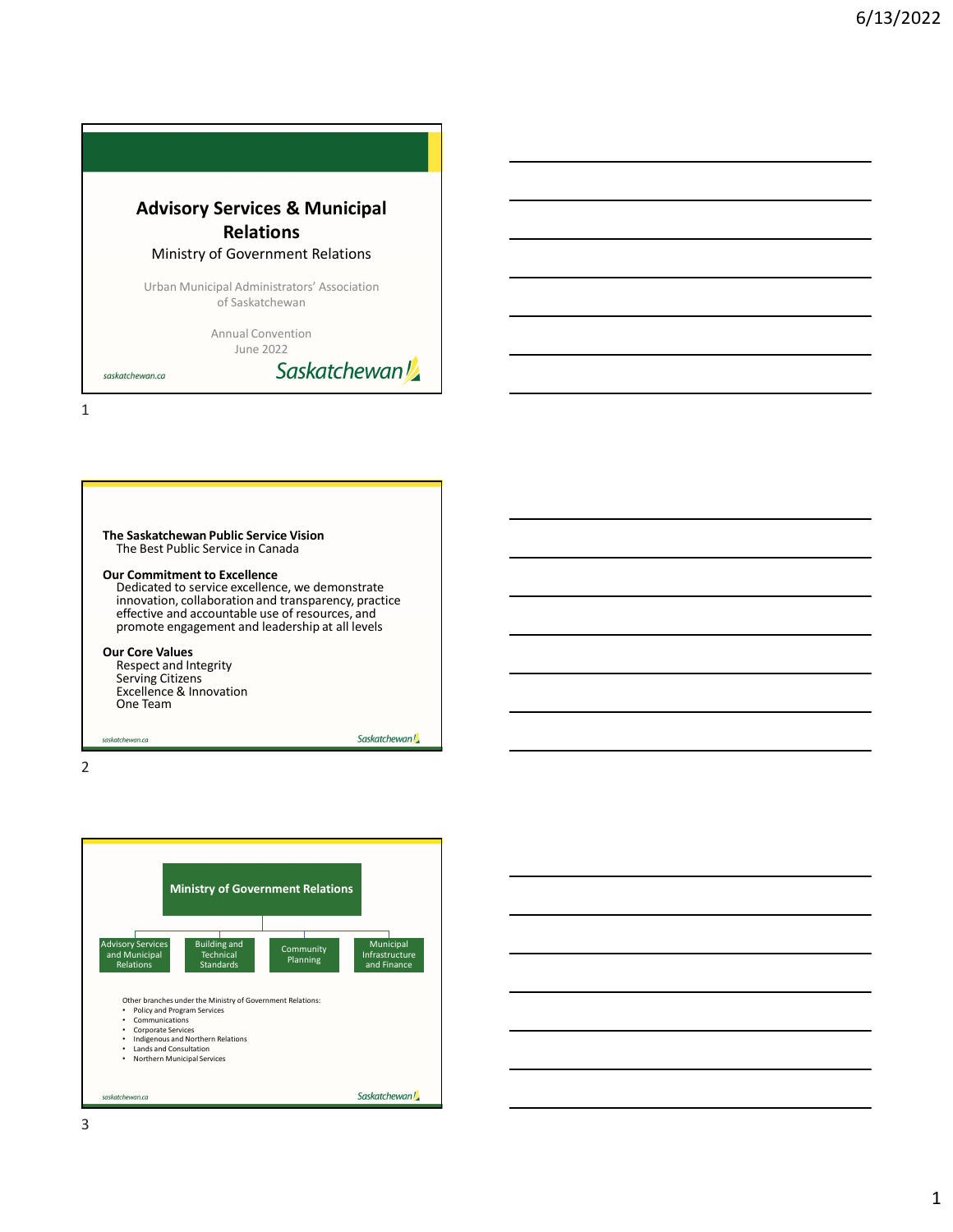2

#### Advisory Services and Municipal Relations • Comprised of three units: – Sector Relations Advisory Services

- Strategic Initiatives
- Advisory Services
- What our team does: – Monitor MRS eligibility
	- requirements - Municipal compliance - Manage municipal mergers or
	- Track election results
	- Facilitate strategic priorities (TSS Program)
	-
- saskatchewan.ca

Inquiry Line 306-787-2680 Email: muninfo@gov.sk.ca

- structural changes – Develop resource materials and
- Municipal compliance Manage municipal mergers or<br>
 Track election results structural changes<br>
 Facilitate strategic priorities (TSS Develop resource materials and<br>
Program) Handle municipal inquiries training ses prepare presentations and training sessions

Saskatchewan!

4



municipal building bylaws.

saskatchewan.ca

 $5<sub>5</sub>$ 

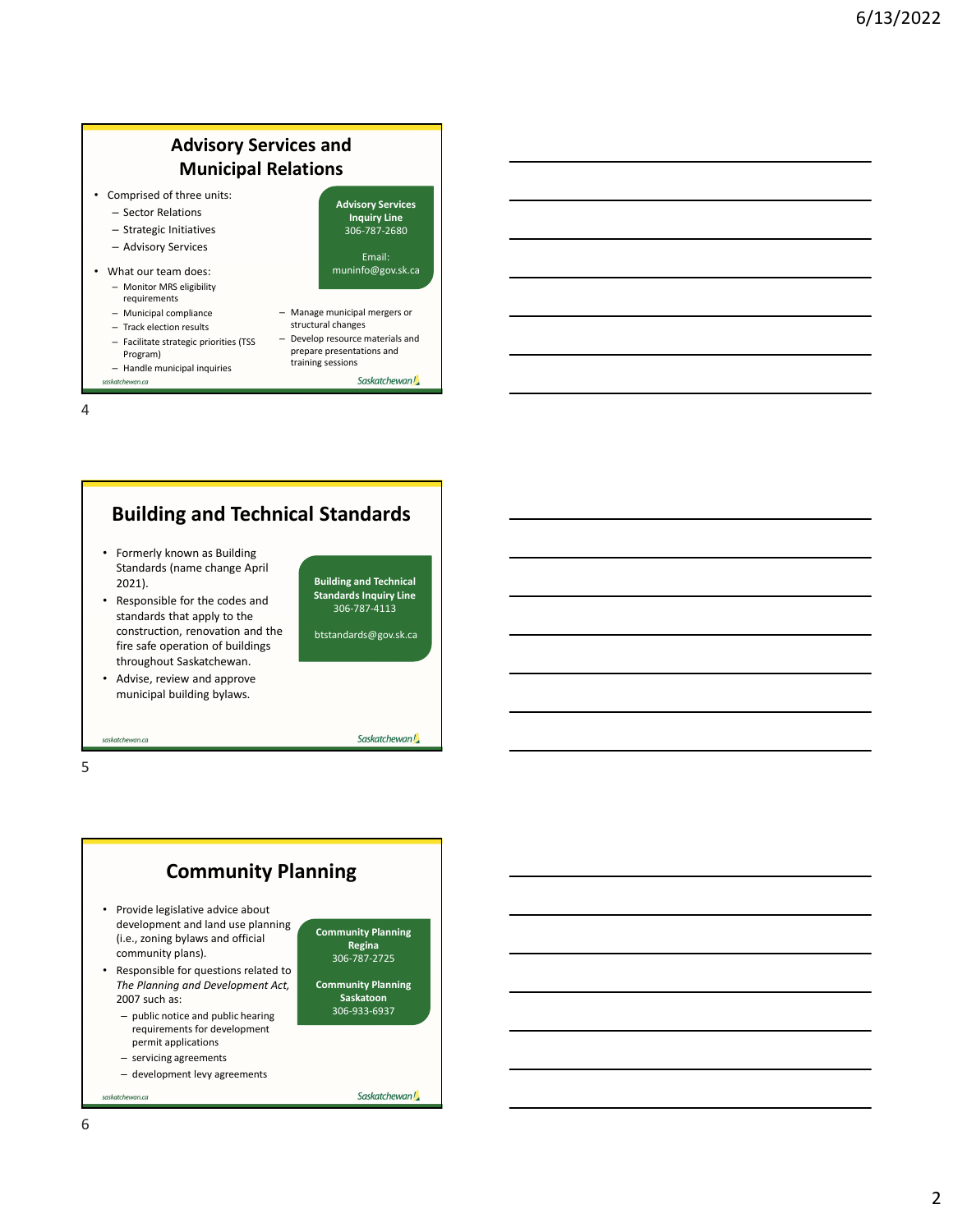# Municipal Infrastructure and Finance

- Comprised of three units:
	-
- **Iunicipal Infrastructure and Finance**<br>
 Grants Administration<br>
 Grants Administration<br>
 Canada Community-Building<br> **End <sup>4</sup>CGB<sup>or</sup> (formerly the Gas**<br> **Municipal Infrastructure**<br> **Management discripal infrastructure**<br> **Iunicipal Infrastructure and Finance**<br>
— Grants Administration<br>
— Grants Administration<br>
— Canada Community-Building<br>
Fund "CCBF" (formerly the Gas<br>
Fund "CCBF" (formerly the Gas<br>
Municipal Infrastructure<br>
Management<br>
Man Fund "CCBF" (formerly the Gas Tax Program) and Financial Management<br>- Strategic Infrastructure
	- Investment
- **I unicipal Infrastructure and Finance**<br>
 Grants Administration<br>
 Cranda Community-Building<br>
 Canada Community-Building<br>
 Tand "CGE" (formerly the Gas<br>
Municipal Infrastructure<br>
Management<br>
 Strategic Infrastructure<br> • Collect mill rate returns, waterworks reports, audited financial statements and administer grant programs such as ICIP and CCBF.

Municipal Infrastructure and Finance 306-787-1262

#### 7

#### **Overview**

- Local Government Elections
- Public Disclosure Statements
- Council Procedures Bylaw
- Special Meetings
- Conflict of Interest/Code of Ethics
- Online Resources

saskatchewan.ca

8 and 2010 and 2010 and 2010 and 2010 and 2010 and 2010 and 2010 and 2010 and 2010 and 2010 and 2010 and 2010

#### Election Dates

- General elections for cities, towns, and villages are held on the second Wednesday of November.
- Resort Villages must hold their general elections on the last Saturday of July.
- If the Wednesday is a holiday, the general election must be held on the Monday of that week.
- The next general election for urban municipalities will be in 2024.

Saskatchewan!

Saskatchewan!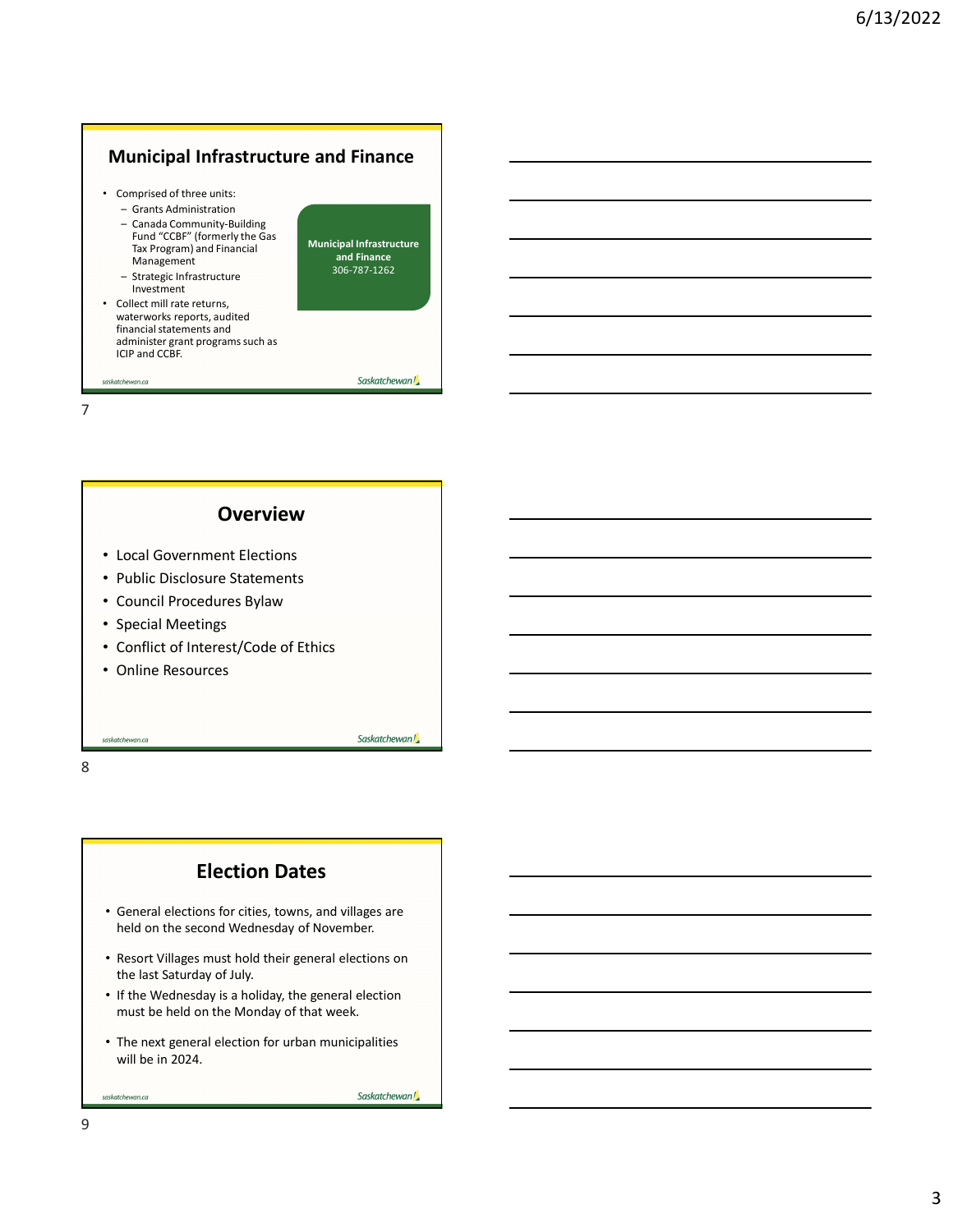# By-elections

- If a vacancy occurs on council, at the next meeting, council must set a date for holding a by-election to fill the vacancy.
- The date for the by-election must be within six months **a** after the date the vacancy occurred.
- By-elections for cities, towns, and villages must be held  $\qquad \qquad \Box$ on a Wednesday. A resort village must hold their byelection on a Saturday.
- Upon completion of the Oath of Office, the successful candidate completes the unexpired term for the office created by the vacancy.

Saskatchewan!

10

saskatchewan.ca

#### Notice Requirements

- All election notices must be posted: – in the municipal office;
	- in one or more public locations within the
	- municipality aside from the municipal office;
	- if the returning officer (RO) is not the administrator, in the office of the RO;
	- all election notices must be published in at least one issue of a newspaper that circulates within the municipality unless council has adopted a general election bylaw specifying the method of distributing election notices; and
	- the RO may also choose to advertise on the local radio station, television station and website or by other electronic means. Saskatchewan!

11

# General Election Bylaw

- Effective January 1, 2020, The Local Government Election Act, 2015 provides council the authority to establish a general election bylaw.
- The general election bylaw may address:
	- changing the method of providing public notice;
	- disclosure of campaign contributions and finances;
	- addition of the candidate's occupation to the nomination paper and ballot;
	- use of voting machines, voting recorder, optical scanning vote tabulators or other similar devices permitted;
	- form of ballots; and
	- establishment of a mail-in-ballot system.
- The general election bylaw must be passed at least 90 days before a general election.

saskatchewan.ca

Saskatchewan!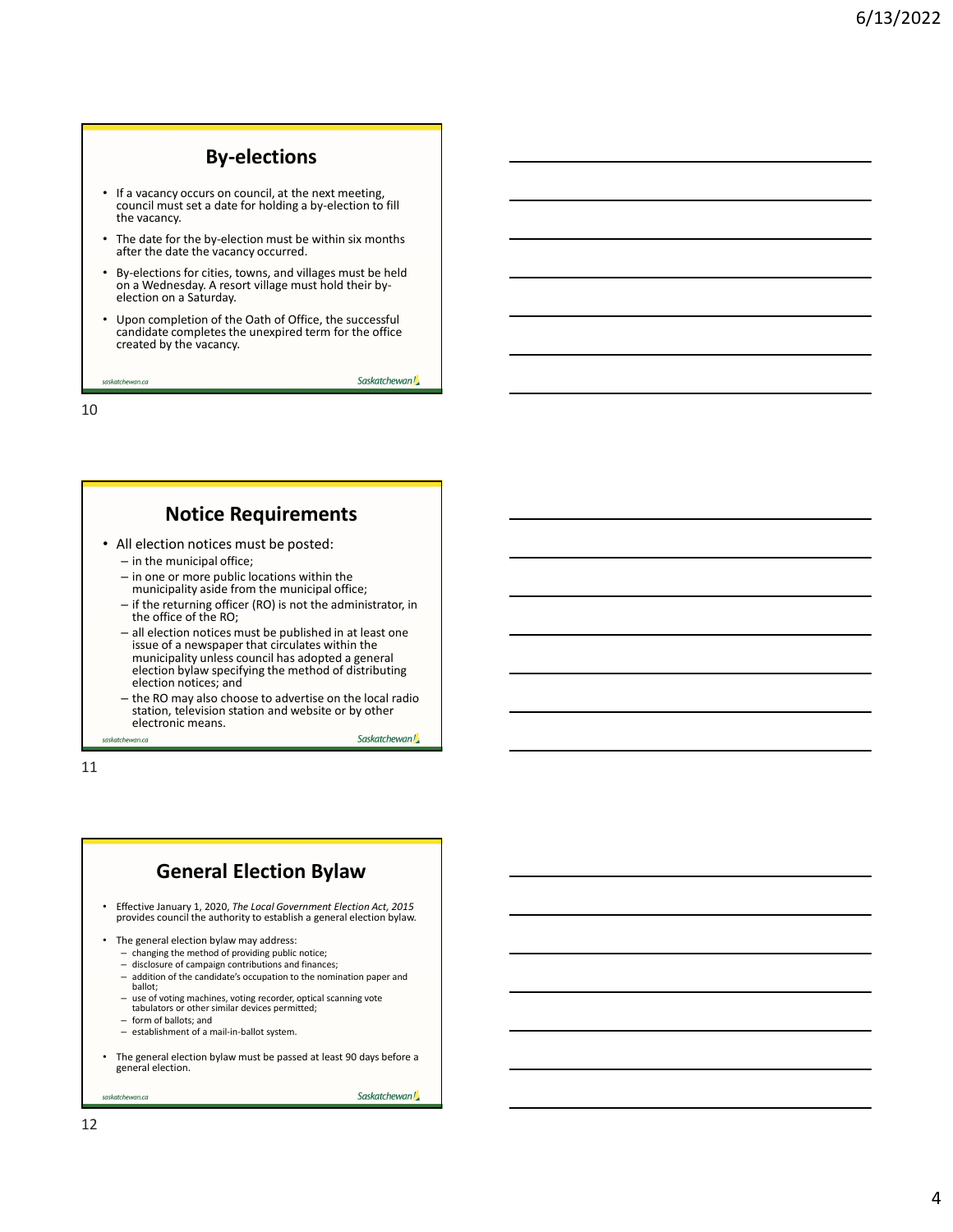### Election Notices and Forms

- Many notices and forms required to be completed during an election, are prescribed forms found in The Local Government Election Regulations, 2015.
- The non-prescribed notices and forms can be created and adapted to each municipality as required.

Saskatchewan!

Saskatchewan!

13

saskatchewan.ca

### Election Schedule and Calendar

- The Election Schedule and Calendar tool is designed to outline all legislated dates municipalities must follow during the election process.
- The tool allows you to view the dates by way of a journal or calendar.
- The tool contains links to all the required forms you may need to access through an election.
- The Election Schedule and Calendar tool can be found on our website.

saskatchewan.ca

14

#### Nominations

- Call for nominations opens at least 10 business days before Nomination Day.
- Notice of Call for Nominations must be posted.
- The deadline for filing nomination papers for cities, towns and villages is 4:00 p.m. on Nomination Day.
- If a resort village, the deadline for filing nomination papers is 2:00 p.m. on Nomination Day.

Saskatchewan!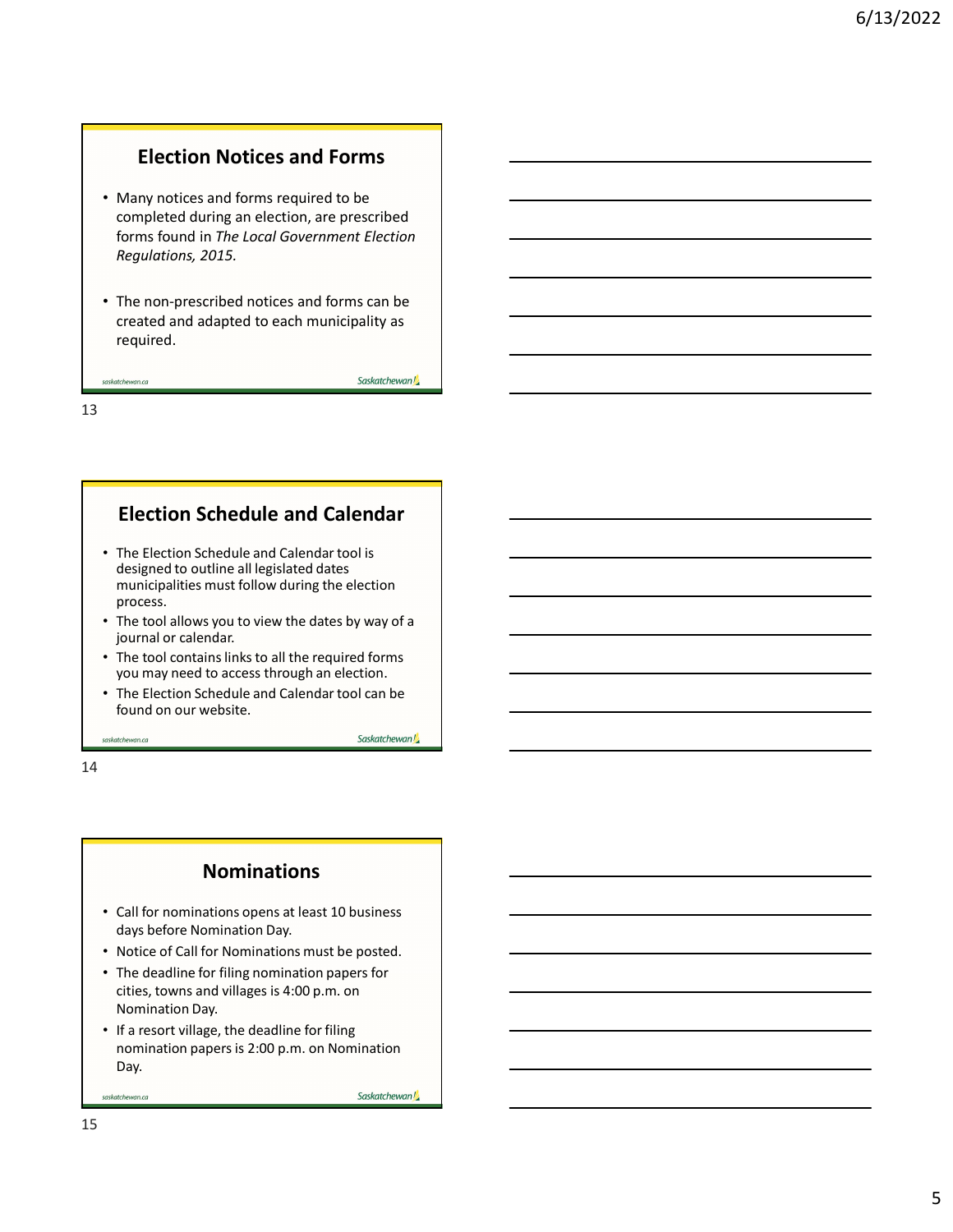# Complete VS Correct

The RO is only responsible for verifying that the nomination papers are complete

The RO is NOT responsible for verifying that the information contained n the nomination papers is correct or truthful

16

#### Public Disclosure Statements

- Section 142 of The Municipalities Act requires every member of council to file a public disclosure statement within 30 days after being elected. The date signed
- **Public disclosure statement with 30** days after being that the council member of the council member is elected. **The date of the council member is elected. The public disclosure statement must contain specific informat** member of council and his or her family such as: names of sources of remuneration for services performed from employers, corporations, organizations, associations, contractors, etc. They must list corporations and partnerships they hold interests with, addresses or legal descriptions of land holdings in the municipality or an adjoining one. This is just a sample – please refer to legislation municipality that the plane of the computation of the computation of the computation of the computation of the computation of the computation of the computation of the computation of the control of the control of the comp for a complete list.
- Members of council are required to annually submit a declaration by November 30<sup>th</sup> each year.
- Public disclosure statements are to be available for public inspection.

17

#### Failure to File Public Disclosure **Statements**

- Failing to file a public disclosure statement and annual declarations is a reason for a council member to be disqualified (MA 147).
- A member who is disqualified is not eligible to run for council of any municipality for 12 years.
- Enforcement of disqualification (MA 148) includes:
	- Council member must resign immediately;
	- If no resignation, council or a voter may apply to a judge for determination.

Saskatchewan!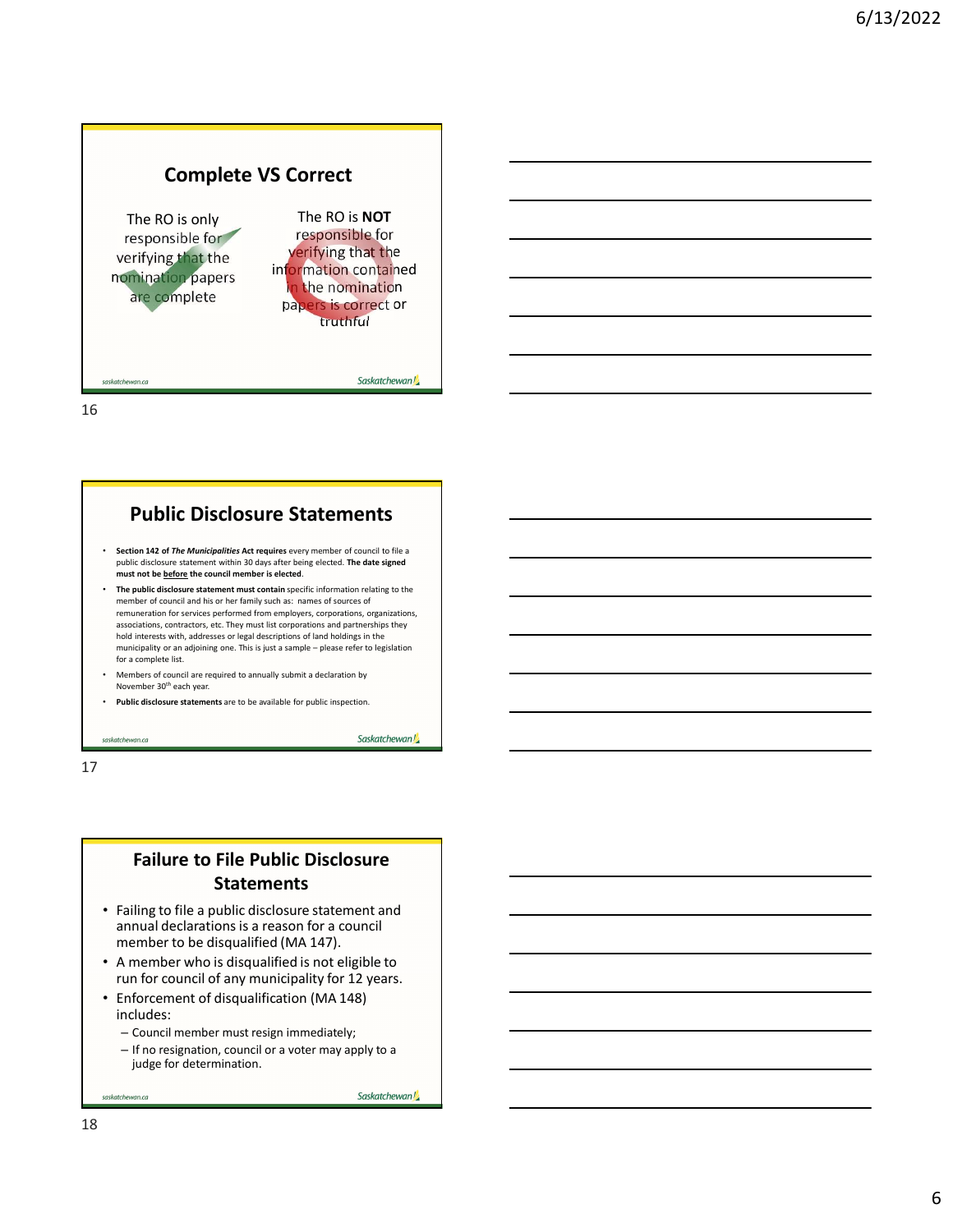## Council Procedures Bylaw

(Section 81.1)

• Council must designate a person to call a special meeting in the event the administrator is unable to do so, or the position is vacant.

19

#### Special Meetings

(Section 123)

- Special meetings are called by the administrator or designate (as per the council procedures bylaw) at the Council must designate a person to call a<br>special meeting in the event the administrator<br>is unable to do so, or the position is vacant.<br><br><br>strategies the may be concerned to the material meeting<br>Special meetings are called members. We suggest this request be in writing.
- Sometimes, in an urgent situation, a special meeting may be required with less than 24 hours notice.
- A meeting of council is not a valid meeting unless an administrator, acting administrator or administrator's designate is present.

saskatchewan.ca

20

## Conflict of Interest/Code of Ethics

- A conflict of interest happens when your public duties conflict with your private interests or the private interests of another person. Conflicts of interest can involve financial interests or personal interests.
- All municipalities must have a bylaw adopting a code of ethics in accordance with section 93.1 of the Act.

Saskatchewan!

Saskatchewan!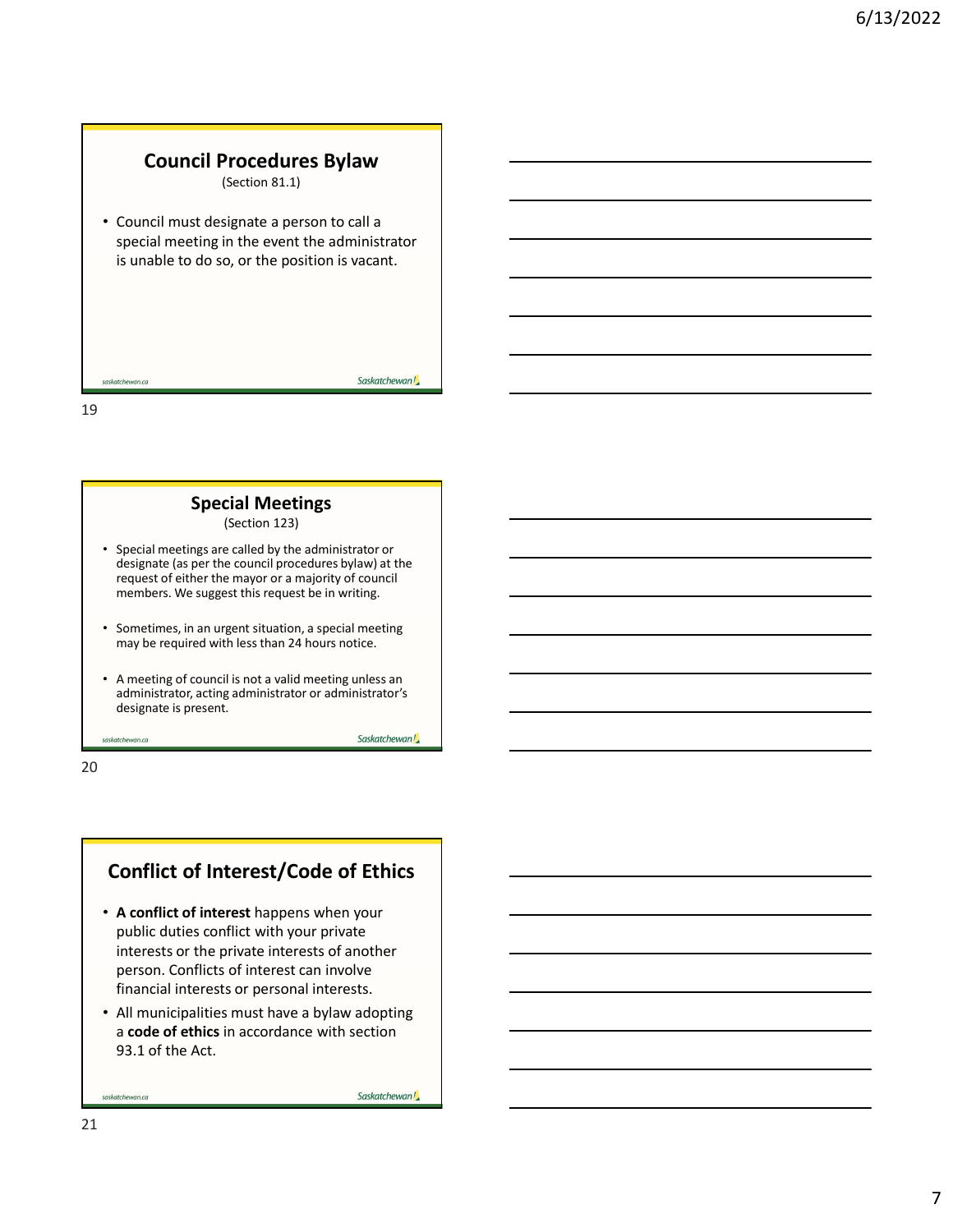## Ombudsman Saskatchewan

- Takes complaints from the public regarding municipalities.
- Takes complaints about council members including conflict of interest or code of ethics violations.
- Website contains information regarding conflict of interest in municipalities, investigative reports, and many other resources and brochures.

Saskatchewan!

22

saskatchewan.ca



#### Municipal Revenue Sharing Eligibility Requirements

Municipalities must annually declare that they meet the eligibility

- 
- 
- 
- 
- 
-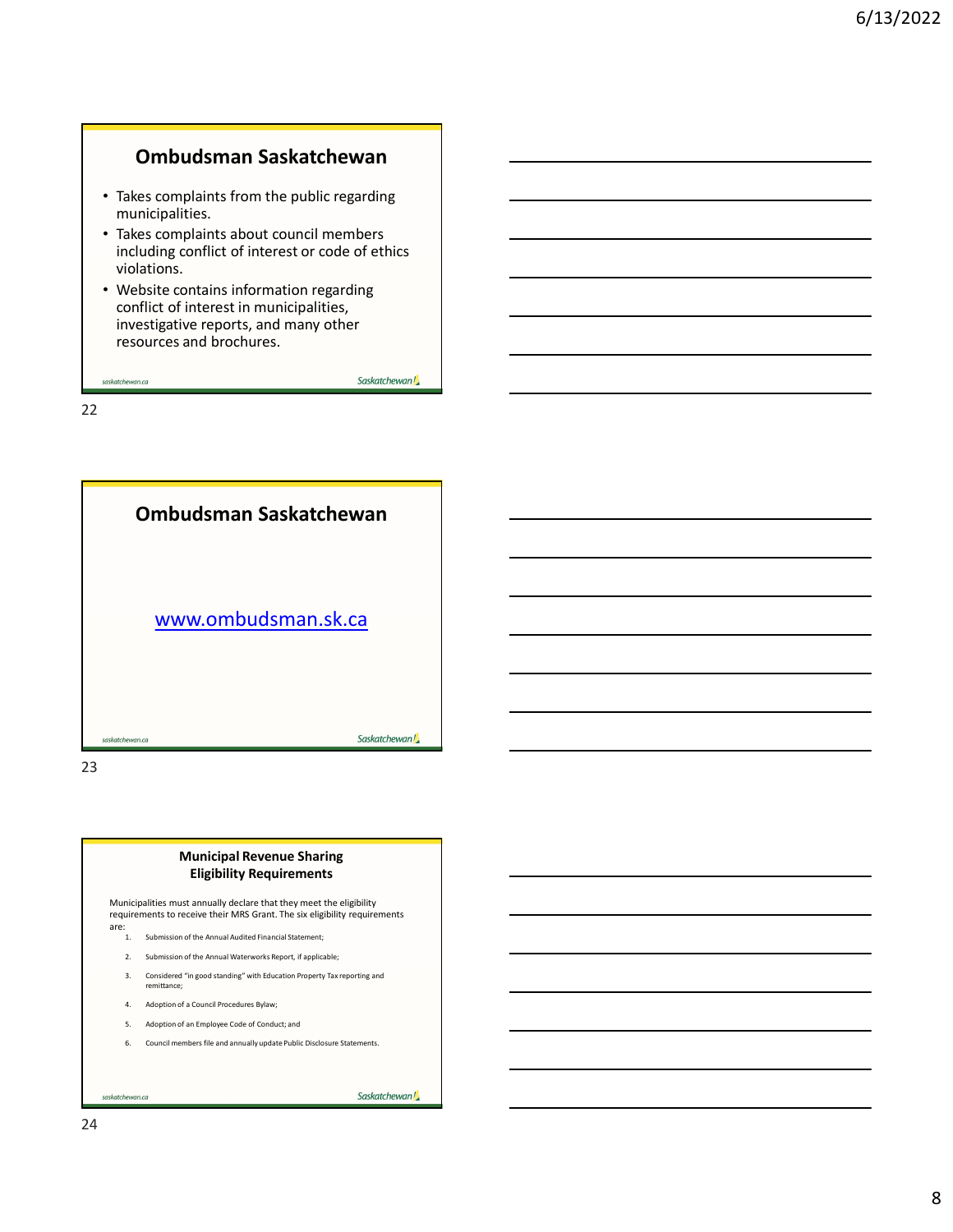#### Municipal Revenue Sharing Eligibility Requirements Deadline

- Online annual declaration information is emailed to all municipalities on November 15th of each year;
- Deadline for response is January  $31<sup>st</sup>$ , regardless if all requirements are met at that time;
- Declaration requires council resolution confirming responses; and
- Resources include the Declaration of Eligibility Guide and Infographic.

Saskatchewan!

Saskatchewan!

25

saskatchewan.ca

#### MRS Declaration of Eligibility Random Audits

- The ministry selects a certain number of municipalities annually to audit.
- The audit is to verify the answers given in the declaration.
- Municipalities being audited are asked to provide:
	- Certified copy of the Council Procedures Bylaw;
	- Either a certified copy of council's resolution or bylaw adopting the Employee Code of Conduct;
	- Each council member's Public Disclosure Statement and Annual Declaration; and
	- A certified copy of the council resolution confirming the municipality's answers in the declaration.

saskatchewan.ca

26

### MRS Declaration Audit Findings

- Some of our audit findings include:
	- Documents provided are not signed and/or not certified;
	- Public Disclosure Statements (PDS) and annual declarations not dated within the legislated timeframe;
	- By-elections occurred that weren't reported to the ministry as required by legislation;
	- Resolution submitted doesn't match resolution number provided in declaration; and
	- Code of ethics bylaws are provided instead of employee code of conduct;

Saskatchewan!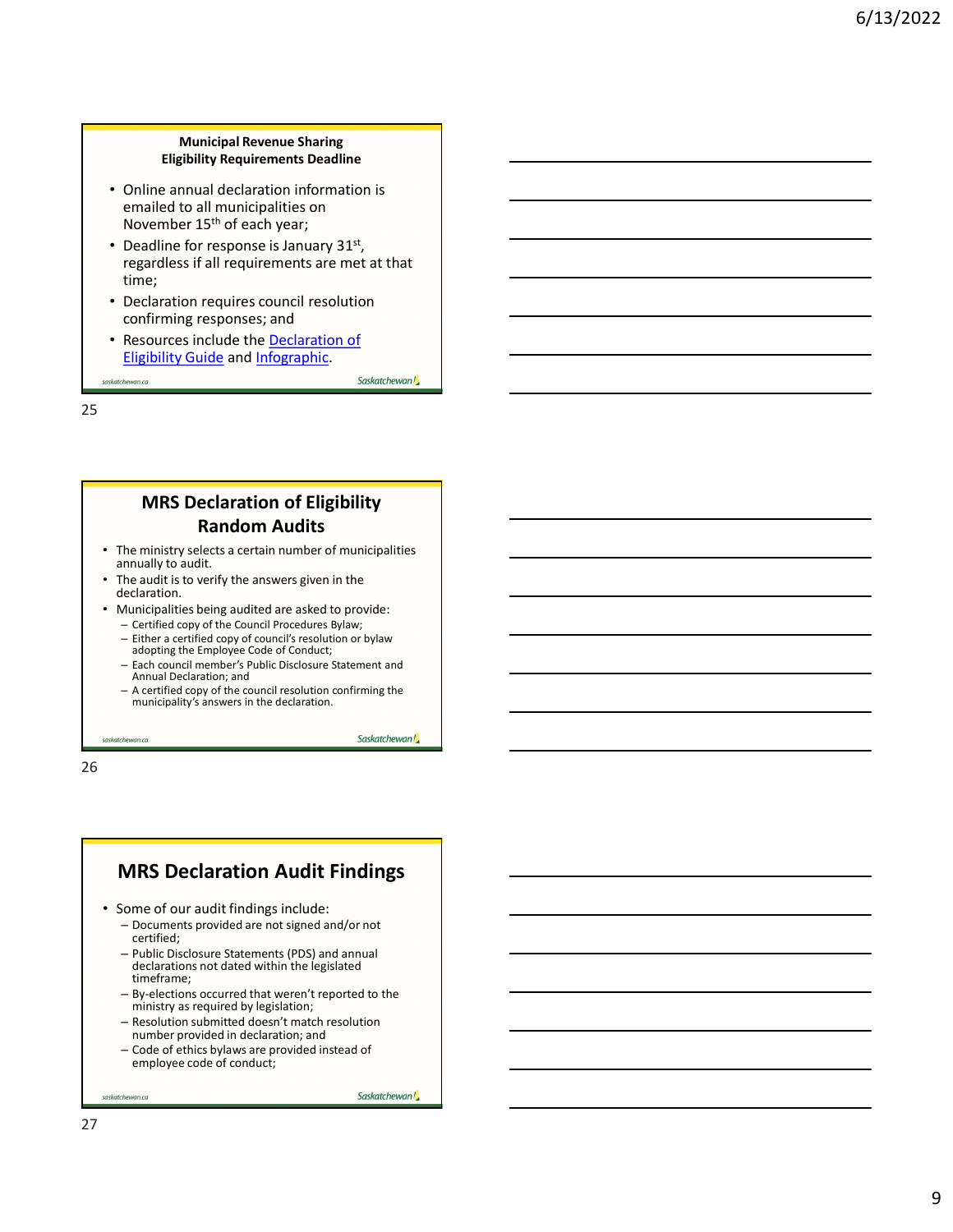# **MRS Declaration Audit Findings (con't)** What is a Certified Copy? • A certified copy is a copy of the signed bylaw or resolution which is signed and sealed by the administrator, or designate, to be a true copy of the original bylaw or resolution. • Sample of certified true copy wording: I certify this to be a true copy of "resolution No X or Bylaw No X" passed by the council of the "municipality name" at a meeting held on "date". \_\_\_\_\_\_\_\_\_\_\_\_\_\_\_ Municipality resolution which is signed and sealed by the<br>
administrator, or designate, to be a true copy of<br>
the original bylaw or resolution.<br>  $\cdot$  Sample of certified true copy wording:<br>
Lectify this to be a true copy of "resolutio Consideration Control Considered (Using one Consideration Consideration of Divider Passado V the consideration of the "municipality name" at a<br>
needing held on "drage".<br>
Administrator (or designate)<br>
Administrator (or desi Techny ins to each court of the countril of the "municipality name" at a<br>meeting held on "date".<br>
Administrator (or designate)<br>
Administrator (or designate)<br>
State (see Proper and Control of the "municipality name" at a<br>
S



28

#### **MRS Declaration Audit Findings (con't)** Public Disclosure Statements (PDS)

Issues found that would disqualify a member of council:

- office were provided;
- that was attached to nomination paper); or
- of November 30th. .

29

## Grant Information and Questions

For current grant-specific information contact: Grants Administration Phone: 306-787-1262 Email: mifprovgrants@gov.sk.ca

#### For questions on MRS Eligibility Requirements contact:

Advisory Services and Municipal Relations Phone: 306-787-2740

Saskatchewan!